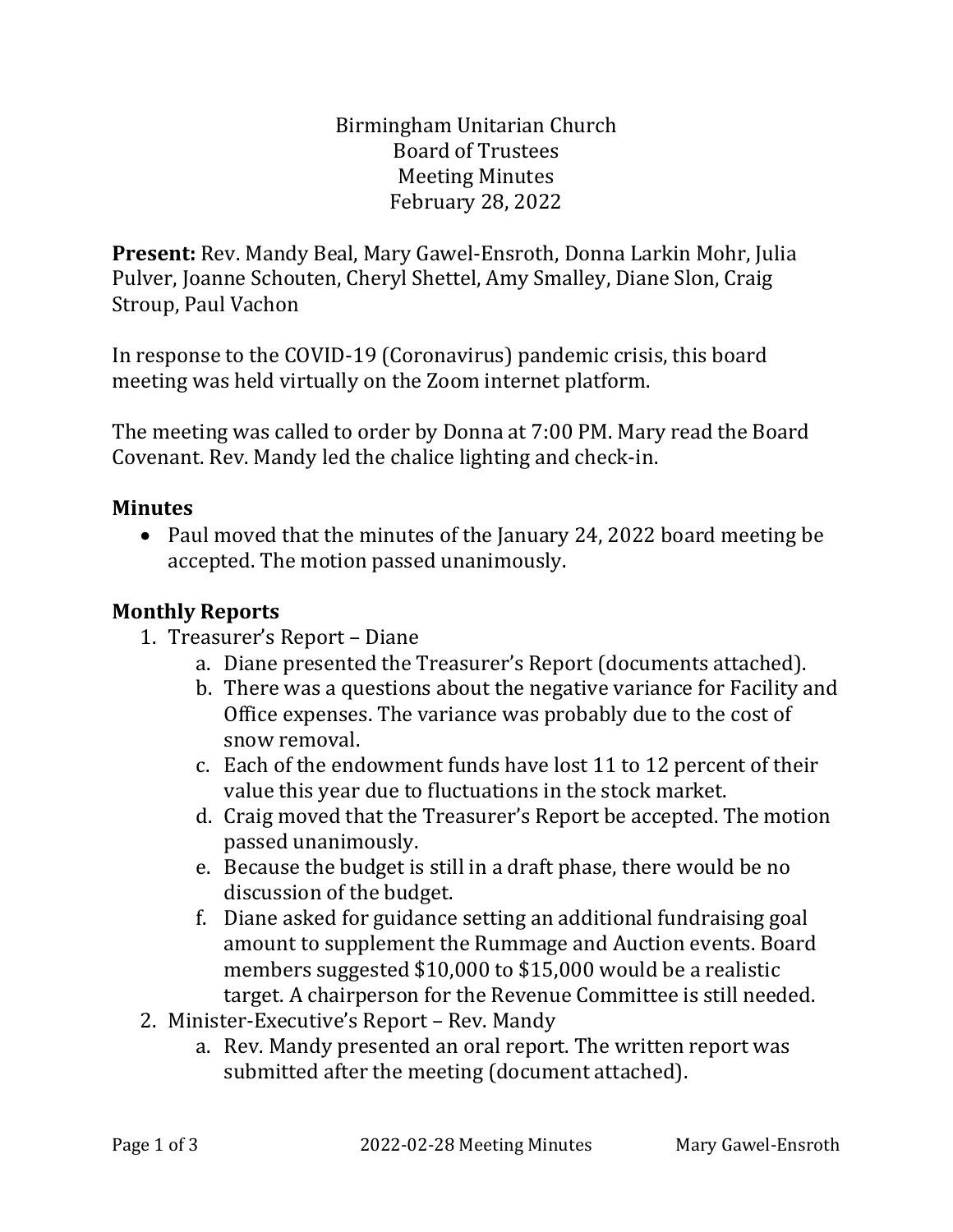## **Unfinished Business**

- 1. Progress on Open Questions Craig
	- a. Kimery Campbell is working with Craig and Paul on developing the open questions.
	- b. The goal is to finalize a draft of the set of questions by the end of March to be presented initially to a pilot group of congregants.
- 2. Revenue Chair Update Donna
	- a. Finding a chair is still in process and has not been finalized.

## **New Business**

- 1. Budget and Finance Committee Vacancy
	- a. Diane moved that Keith Ensroth be approved to fill the vacancy on the Budget and Finance Committee.
	- b. The motion passed by a vote of seven in favor with Mary abstaining.
- 2. Reopening Task Force Donna
	- a. The church will be open to members and friends for meetings effective March 1, 2022.
	- b. In a broadcast email, Rev. Mandy announced that the sanctuary will reopen for worship on March 20, 2022. Masks will continue to be required.
- 3. Annual Meeting Date Donna
	- a. Craig moved that the Annual Meeting be held on May 22, 2022. The motion passed unanimously.
	- b. The meeting will take place virtually on the Zoom platform. Since the service that morning will be multiplatform (in person and on Zoom), it was proposed that the Annual Meeting begin at 1:30 PM to allow congregants who choose to attend the service in person enough time to go home and log on to Zoom for the meeting.
	- c. To encourage attendance at the Annual Meeting, it was suggested that congregants attending in person be given a copy of the Annual Meeting agenda and cookies as they were leaving the service.

# **Issues Arising for the Good of the Church**

• Voting on the Eighth Principle will take place at the Annual Meeting.